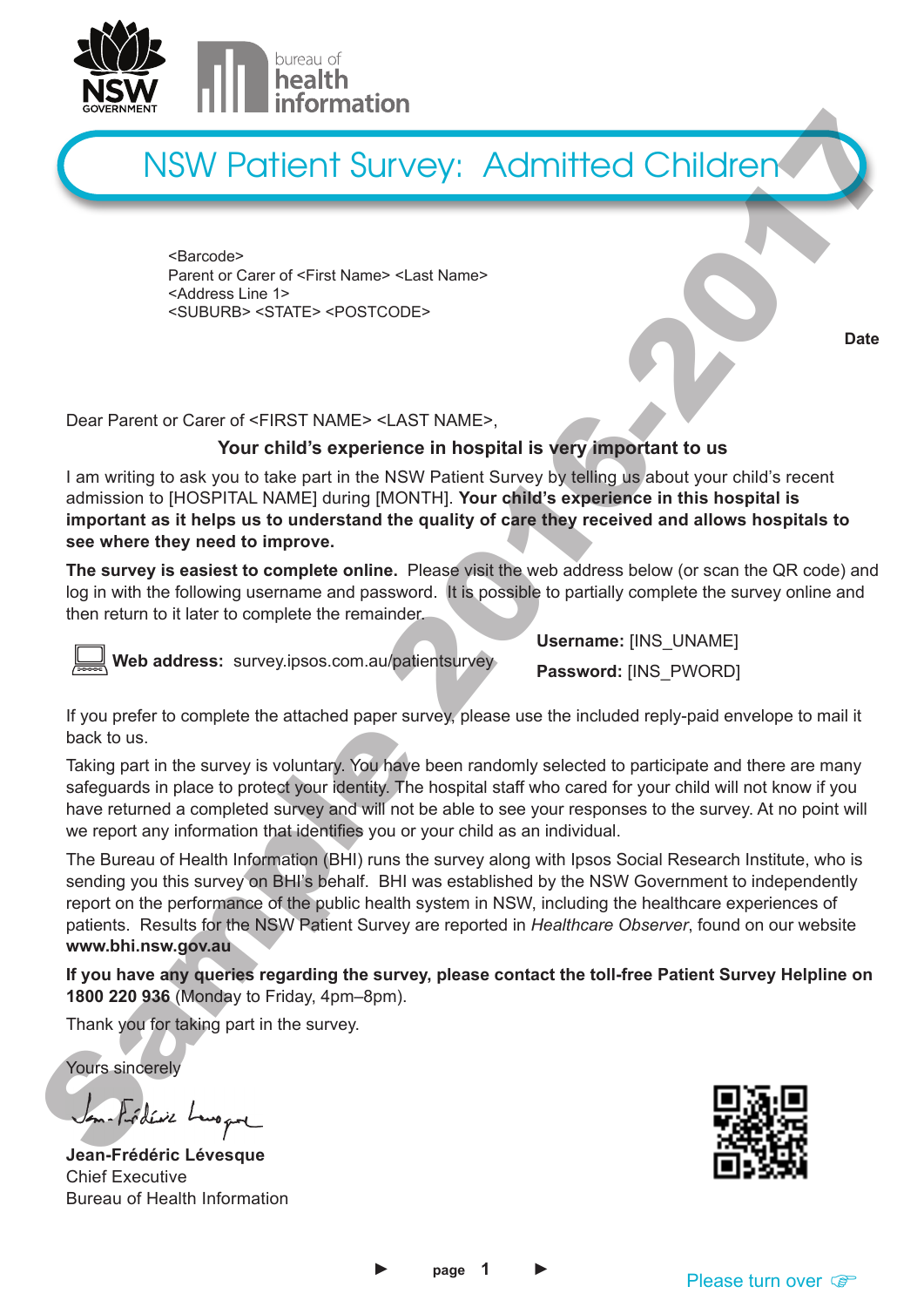# **How to complete the survey**

This survey is about your child's recent experience as an admitted patient in the hospital named on the previous page. If your child has been an admitted patient more than once during the month specified on the previous page, please answer about their most recent experience.

For each question, please use a blue or black pen to mark the box  $\mathbf{\nabla}$  next to the answer you choose, as shown below.

## *Example only*

 **How clean were the wards or rooms your child stayed in while in hospital?**

 $\Box$  Very clean

**X** Fairly clean

Not very clean

Not at all clean

Sometimes you will find the box you have marked has an instruction to go to another question. By following the instructions carefully you will be able to move past questions that do not apply to you.

If you would prefer not to answer individual questions, leave them blank but please complete the rest of the survey.

If you make a mistake or wish to change a response, simply fill in that box and mark the correct box like this:  $\blacksquare$ 

If someone is helping you to complete this survey, please ensure the answers given are from your point of view, and not the opinion of the person helping you.

If you prefer a language other than English, please refer to the separate language sheet for information on the Healthcare Interpreter Service.

Please do not write your name or address on the survey.

## *When you have finished*

- $\rightarrow$  Remove the covering letter by tearing along the perforated line.
- → Place the completed survey in the "Reply Paid" envelope and post it. You do not have to use a stamp.
- $\rightarrow$  If you have misplaced the "Reply Paid" envelope, please use a plain envelope (no stamp is necessary) and address to:

# **NSW Patient Survey Program Ipsos Social Research Institute Reply Paid 84599 Hawthorn VIC 3122**

# **Some questions and answers**

#### **Why are you carrying out the survey?**

The NSW Patient Survey gathers information about your child's experience of health services. By completing the survey, you are helping to improve health services in NSW.

# **How do I make a formal complaint about my child's experience in hospital?**

Please contact the hospital directly. Alternatively, you can get more information about your options at the following website:

## **www.health.nsw.gov.au/patientconcerns**

# **What happens to my survey responses?**

Your survey responses will be de-identified and then processed with responses from other people who completed the survey to form a report. These reports will then be provided to NSW Health and local hospitals to help them to improve health services.

Your responses will be treated in the strictest confidence and no identifying information will be given to NSW Health, the hospital or health service your child attended, their doctor or other health provider unless required by law. Your responses will not affect any future health services that may be provided to your child.

# **How is my privacy protected?**

Your privacy is protected by legislation. Ipsos has been provided with your name and address by NSW Health for the purpose of sending you this survey only, and will keep your contact details confidential.

After all surveys are processed, identifying information will be destroyed and Ipsos will then no longer be able to identify the responses you provided. However, for the period that identifiable details remain, you will be able to contact Ipsos through the toll-free Patient Survey Helpline to ask to see your responses, or to request that some or all of your information be deleted. **But a distinct the property and the set of the set of the set of the set of the set of the set of the set of the set of the set of the set of the set of the set of the set of the set of the set of the set of the set of th** 

You can get more information about privacy and confidentiality by calling the toll-free Patient Survey Helpline or at the following website:

# **www.bhi.nsw.gov.au/nsw\_patient\_survey\_ program/privacy**

# **How do I get more information about the survey?**

Please contact the toll-free **Patient Survey Helpline** excluding public holidays).

► **page 2** ►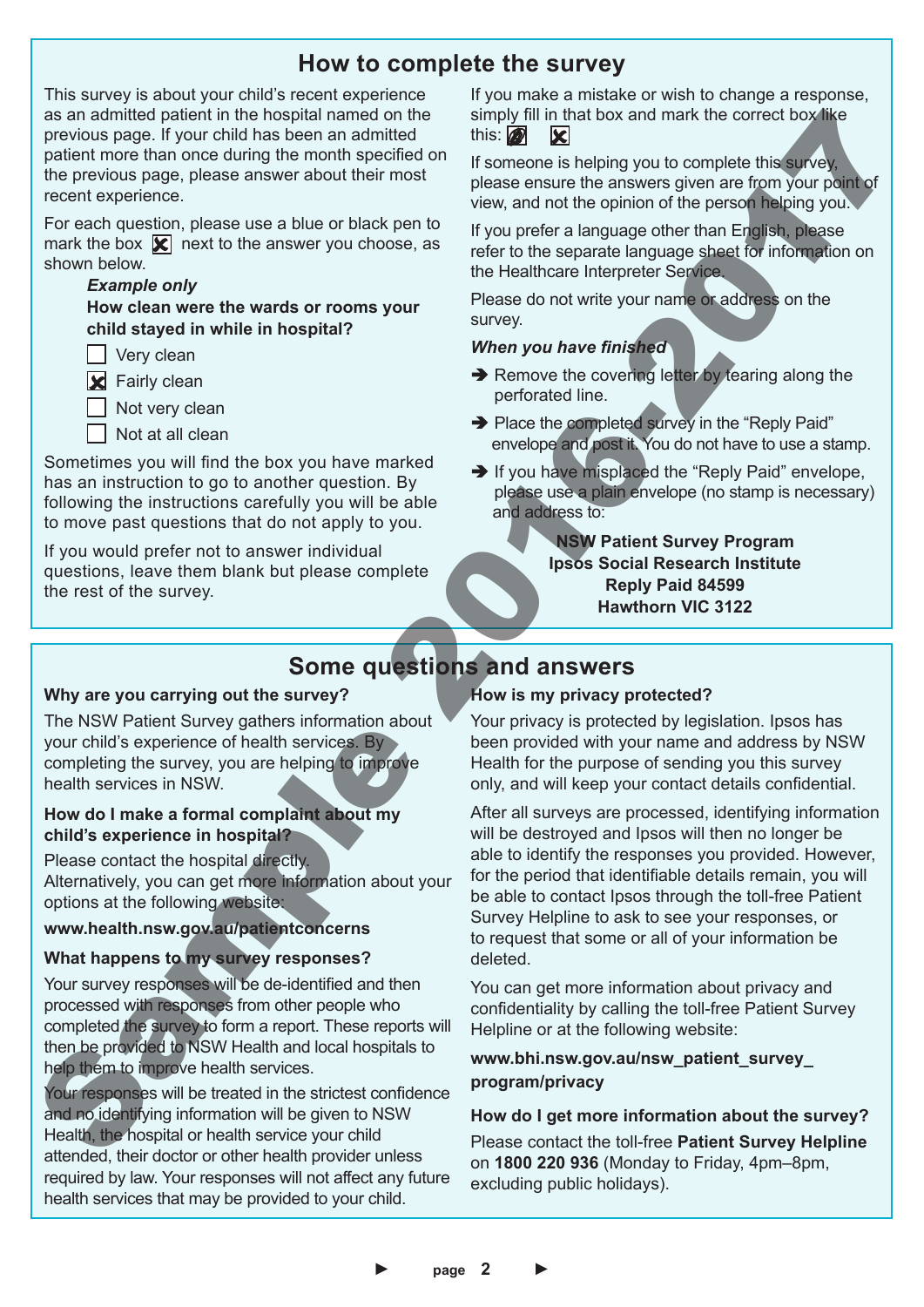#### $Q<sub>1</sub>$  **Was your child's stay in hospital planned in advance or an emergency?**  An emergency**.............................Go to Q5** Planned in advance Something else  $Q2$  **From the time a doctor said your child would need to go to hospital, how long did they have to wait to be admitted?**  Less than 1 month 1 to 3 months 4 to 6 months 7 to 12 months More than 1 year Don't know/can't remember  $Q3$ **Do you think the amount of time your child waited to go to hospital was …?** About right Slightly too long Much too long Don't know/can't remember  $Q4$ **Before your child's arrival, how much information about their hospital stay was given to you?** Not enough The right amount Too much Don't know/can't remember **Thinking back to before your child's hospital stay… BEFORE ARRIVING AT HOSPITAL THE EMERGENCY DEPARTMENT (ED) PLANNED AND OTHER TYPES OF ARRIVAL / ADMISSION ARRIVING AT HOSPITAL**  $O<sub>5</sub>$ **When your child arrived in hospital did they spend time in the emergency department?** Yes No **.............................................. Go to Q8** Don't know/can't remember**........ Go to Q8** Q8 **Were the staff you met on your arrival to hospital polite and courteous?** Yes, always Yes, sometimes No  $Q6$ **Were the emergency department staff polite and courteous?** Yes, always Yes, sometimes No Don't know/can't remember  $Q7$ **Do you think the amount of time your child spent in the emergency department was...?** About right **............................... Go to Q10** Slightly too long **....................... Go to Q10** Much too long **.......................... Go to Q10** Don't know/can't remember**..... Go to Q10** NSW Patient Survey: Admitted Children<br>
Nas your child stay in hospital planned in<br>
Planned in a diving the survey of the star wild and<br>
Defined in the star wild stay in the star wild stay<br>
Survey in the time a doctor said Sample 2018<br>
Sample 2018<br>
Sample 2018<br>
Sample 2018<br>
Sample 2018<br>
Sample 2018<br>
Contenting descriptions of the management of the sample and the sample and the sample in the contention of the sample and the sample and the sa

page 3

Please turn over  $\mathbb{F}$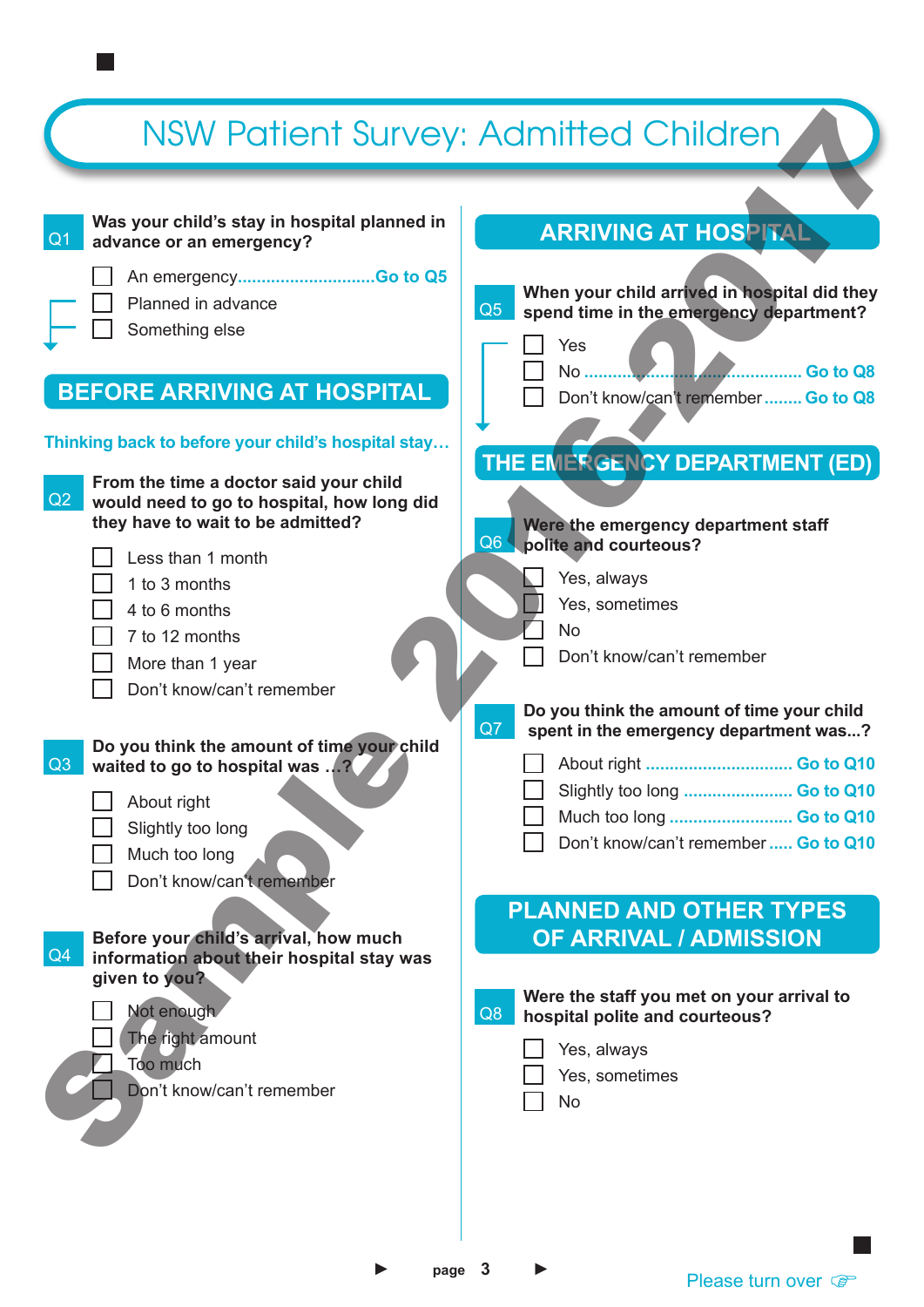| Do you think the time your child had to wait<br>Q9<br>from arrival at hospital until they were<br>taken to their room or ward was? | How clean were the toilets and bathrooms<br>Q14<br>that your child used while in hospital?                                            |
|------------------------------------------------------------------------------------------------------------------------------------|---------------------------------------------------------------------------------------------------------------------------------------|
|                                                                                                                                    | Very clean                                                                                                                            |
| About right                                                                                                                        | Fairly clean                                                                                                                          |
| Slightly too long                                                                                                                  | Not very clean                                                                                                                        |
| Much too long                                                                                                                      | Not at all clean                                                                                                                      |
| Don't know/can't remember                                                                                                          | Don't know/can't remember                                                                                                             |
|                                                                                                                                    |                                                                                                                                       |
| <b>THE HOSPITAL AND WARD</b>                                                                                                       | Did you see the health professionals wash<br>Q15<br>their hands, or use hand gel to clean their<br>hands, before touching your child? |
| For most of your child's stay in hospital,                                                                                         | Yes, always                                                                                                                           |
| Q10 what type of room or ward were they in?                                                                                        | Yes, sometimes                                                                                                                        |
| A children's room or ward                                                                                                          | No, I did not see this                                                                                                                |
| An adolescent's/teenager's room or ward                                                                                            | Can't remember                                                                                                                        |
| An adult's room or ward                                                                                                            |                                                                                                                                       |
| Don't know/can't remember                                                                                                          | Was your child given enough privacy                                                                                                   |
|                                                                                                                                    | Q16 during their hospital stay?                                                                                                       |
| Was the room or ward suitable for someone                                                                                          | Yes, always                                                                                                                           |
| Q11 your child's age?                                                                                                              | Yes, sometimes                                                                                                                        |
| Yes, definitely                                                                                                                    | <b>No</b>                                                                                                                             |
| Yes, to some extent                                                                                                                |                                                                                                                                       |
| No                                                                                                                                 | Was your child ever bothered by noise in<br>Q17<br>the hospital?                                                                      |
| Were there things for your child to do (such<br>Q12<br>as books, games and toys)?                                                  | Yes<br>No                                                                                                                             |
| There were plenty of things                                                                                                        |                                                                                                                                       |
| for my child to do                                                                                                                 |                                                                                                                                       |
| There were some things, but not enough                                                                                             | <b>FOOD</b>                                                                                                                           |
| There was nothing for my child's age group                                                                                         |                                                                                                                                       |
| There was nothing for children to do                                                                                               | Did your child have any hospital food                                                                                                 |
| Not applicable to my child's stay                                                                                                  | Q18<br>during this stay?                                                                                                              |
| Don't know/can't remember                                                                                                          | Yes                                                                                                                                   |
|                                                                                                                                    |                                                                                                                                       |
| How clean were the wards or rooms your                                                                                             |                                                                                                                                       |
| Q13<br>child stayed in while in hospital?                                                                                          |                                                                                                                                       |
| Very clean                                                                                                                         | How would you rate the hospital food?<br>Q19                                                                                          |
| Fairly clean                                                                                                                       | Very good                                                                                                                             |
| Not very clean                                                                                                                     | Good                                                                                                                                  |
| Not at all clean                                                                                                                   | Neither good nor poor                                                                                                                 |
| Don't know/can't remember                                                                                                          | Poor                                                                                                                                  |
|                                                                                                                                    | Very poor                                                                                                                             |
|                                                                                                                                    |                                                                                                                                       |
|                                                                                                                                    |                                                                                                                                       |
|                                                                                                                                    | page 4                                                                                                                                |

**College**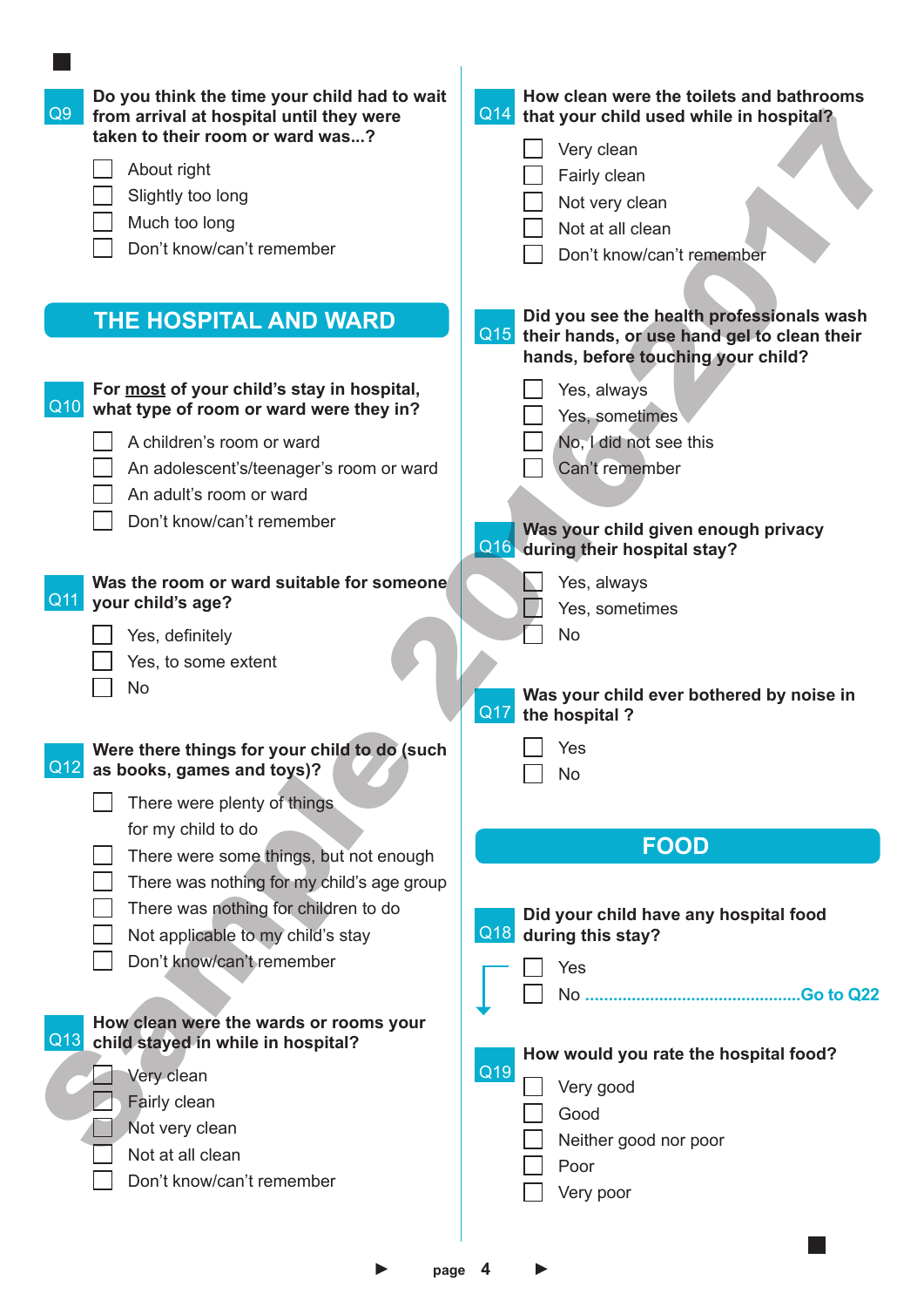| Did your child have any special dietary<br>Q20<br>needs (e.g. vegetarian, diabetic, food<br>allergies, religious, cultural, or related to<br>their treatment)? | <b>NURSES</b>                                                                                                                                                                   |
|----------------------------------------------------------------------------------------------------------------------------------------------------------------|---------------------------------------------------------------------------------------------------------------------------------------------------------------------------------|
| Yes<br>No                                                                                                                                                      | In your opinion, did the nurses who treated<br>Q26 your child know enough about their care<br>and treatment?<br>Yes, always                                                     |
| Was the hospital food suitable for their<br>Q2'<br>dietary needs?                                                                                              | Yes, sometimes<br>$\Box$<br>No                                                                                                                                                  |
| Yes, always<br>Yes, sometimes<br>$\mathbb{R}^n$<br><b>No</b>                                                                                                   | Did you have confidence and trust in the<br>nurses treating your child?<br>Q27                                                                                                  |
| Don't know/can't remember<br><b>DOCTORS</b>                                                                                                                    | Yes, always<br>Yes, sometimes<br><b>No</b>                                                                                                                                      |
| If you needed to talk to a doctor, did you<br>Q22<br>get the opportunity to do so?<br>Yes, always<br>Yes, sometimes                                            | Were the nurses kind and caring towards<br>Q28 your child?<br>∐<br>Yes, always<br>Yes, sometimes<br>$\Box$ No                                                                   |
| No, I did not get the opportunity<br>I had no need to talk to a doctor                                                                                         | <b>YOUR CHILD'S TREATMENT &amp; CARE</b>                                                                                                                                        |
| In your opinion, did the doctors who treated<br>Q23 your child know enough about their<br>medical history?<br>Yes, always<br>Yes, sometimes<br>No              | For the following questions, please think about<br>all the health professionals who treated or<br>examined your child in the hospital, including<br>doctors, nurses and others. |
| Did you have confidence and trust in the<br>Q24<br>doctors treating your child?                                                                                | Did the health professionals introduce<br>Q29<br>themselves to your child?<br>Yes, always                                                                                       |
| Yes, always<br>Yes, sometimes<br>No                                                                                                                            | Yes, sometimes<br>No<br>Not applicable as my child is too young<br>Don't know/can't remember                                                                                    |
| Were the doctors kind and caring towards<br>Q25 your child?<br>Yes, always                                                                                     |                                                                                                                                                                                 |
| Yes, sometimes<br>No                                                                                                                                           |                                                                                                                                                                                 |
|                                                                                                                                                                |                                                                                                                                                                                 |

► **page 5** ►

Please turn over  $\mathcal{F}$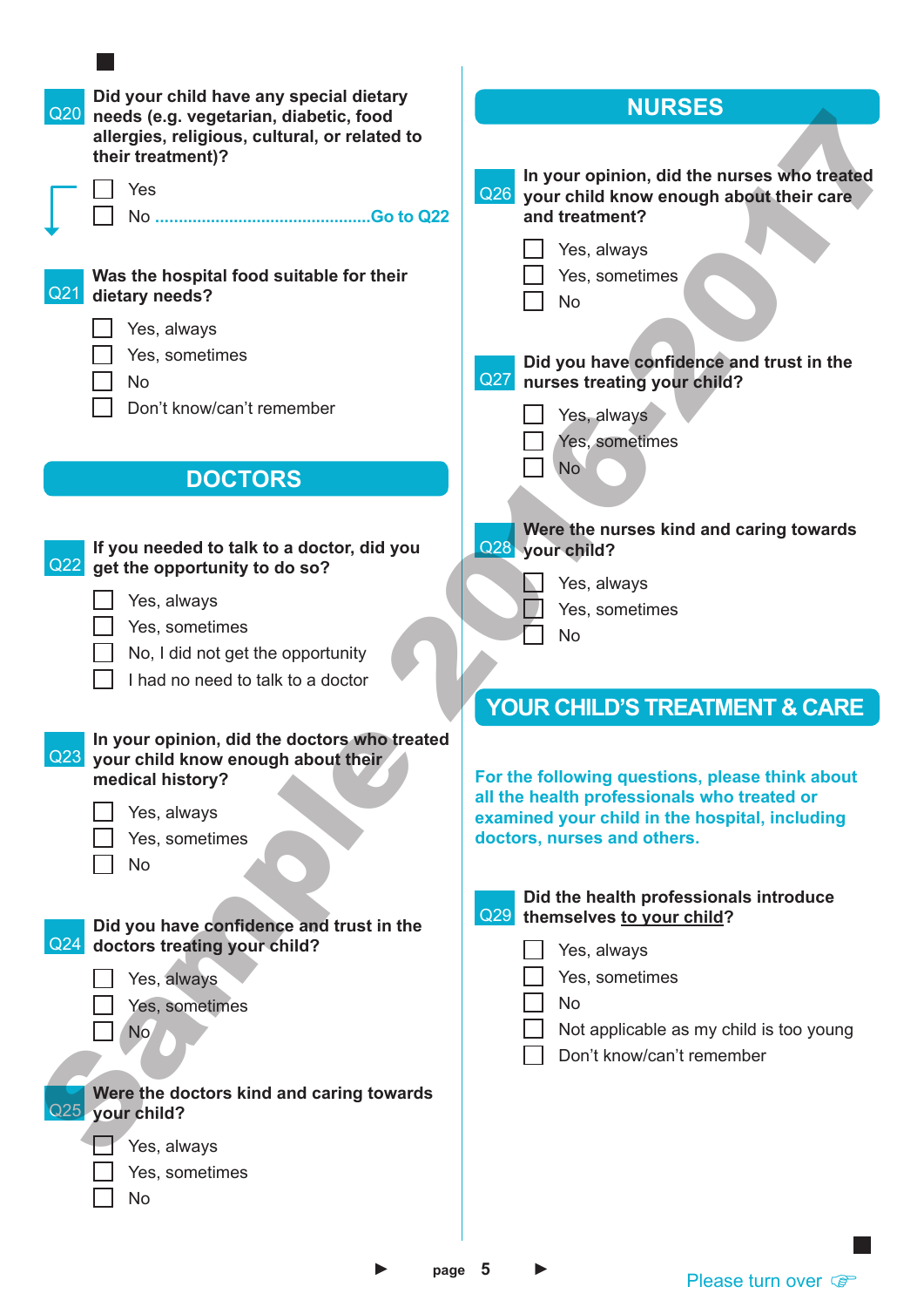| Did the health professionals explain things<br>$\vert$ Q30<br>in a way your child could understand?  | Did your child have worries or fears about<br>Q36<br>their condition or treatment while in hospital? |
|------------------------------------------------------------------------------------------------------|------------------------------------------------------------------------------------------------------|
| Yes, always                                                                                          | Yes                                                                                                  |
| Yes, sometimes                                                                                       |                                                                                                      |
| No                                                                                                   | Not applicable as                                                                                    |
| Not applicable as my child is too young                                                              | my child is too young  Go to Q38                                                                     |
| Don't know/can't remember                                                                            | Don't know/can't remember  Go to Q38                                                                 |
|                                                                                                      |                                                                                                      |
| Did the health professionals explain things in<br>Q31<br>a way you could understand?                 | Did a health professional discuss your<br>Q <sub>37</sub><br>child's worries or fears with them?     |
| Yes, always                                                                                          | Yes, completely                                                                                      |
| Yes, sometimes                                                                                       | Yes, to some extent                                                                                  |
| No                                                                                                   | <b>No</b>                                                                                            |
|                                                                                                      | Don't know/can't remember                                                                            |
| During your child's stay in hospital, how                                                            |                                                                                                      |
| Q <sub>32</sub><br>much information about their condition                                            | Were you involved, as much as you wanted                                                             |
| or treatment was given to you?                                                                       | Q38<br>to be, in decisions about your child's care<br>and treatment?                                 |
| Not enough                                                                                           |                                                                                                      |
| The right amount                                                                                     | Yes, definitely<br>Yes, to some extent                                                               |
| Too much                                                                                             | <b>No</b>                                                                                            |
| Not applicable to our situation                                                                      | I did not want or need to be involved                                                                |
|                                                                                                      | Not applicable to our situation                                                                      |
| Did you receive contradictory information<br>Q33 from health professionals in the hospital           |                                                                                                      |
| - for example, different opinions on your                                                            | Were you allowed to remain with your                                                                 |
| child's treatment?                                                                                   | Q <sub>39</sub><br>child when they were being treated                                                |
| Yes, definitely                                                                                      | (excluding surgery)?                                                                                 |
| Yes, to some extent                                                                                  | Yes, always                                                                                          |
| No                                                                                                   | Yes, sometimes                                                                                       |
|                                                                                                      | No                                                                                                   |
| Did you have worries or fears about your<br>Q34<br>child's condition or treatment while in hospital? | Don't know/can't remember                                                                            |
| Yes                                                                                                  | How would you rate how well the health                                                               |
| No<br>Go to Q36                                                                                      | $\overline{Q40}$<br>professionals worked together?                                                   |
|                                                                                                      | Very good                                                                                            |
| Did a health professional discuss your                                                               | Good                                                                                                 |
| Q35 worries or fears about your child with you?                                                      | Neither good nor poor                                                                                |
| Yes, completely                                                                                      | Poor                                                                                                 |
| Yes, to some extent                                                                                  | Very poor                                                                                            |
| <b>No</b>                                                                                            |                                                                                                      |
|                                                                                                      |                                                                                                      |
|                                                                                                      |                                                                                                      |

► **page 6** ►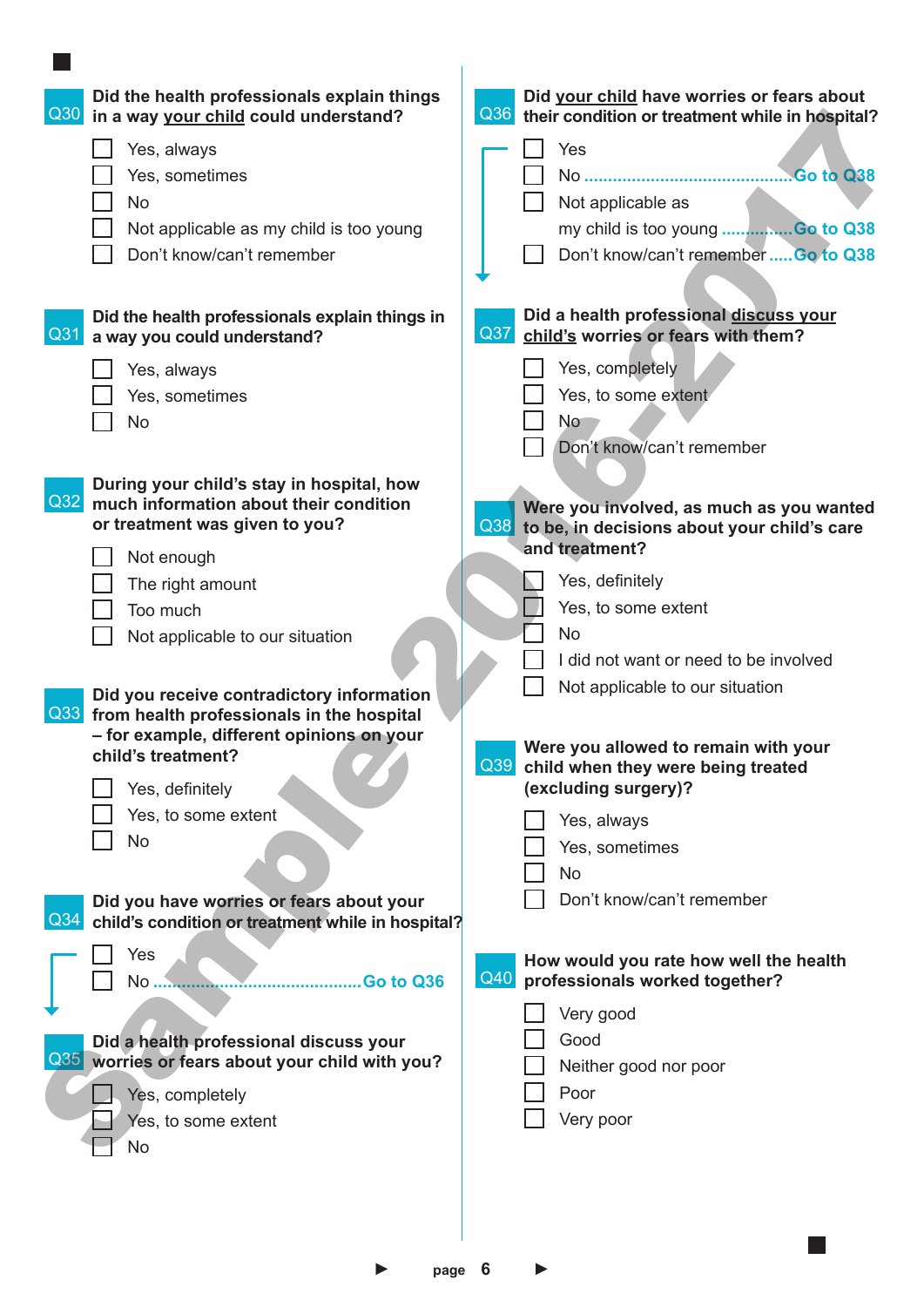| Q4  | Did you feel your child was treated with<br>respect and dignity while they were in the<br>hospital? | In your opinion, were members of<br>Q46 the hospital staff open with you about this<br>complication or problem? |
|-----|-----------------------------------------------------------------------------------------------------|-----------------------------------------------------------------------------------------------------------------|
|     | Yes, always                                                                                         | Yes, completely                                                                                                 |
|     | Yes, sometimes                                                                                      | Yes, to some extent                                                                                             |
|     | $\mathcal{L}_{\mathcal{A}}$<br><b>No</b>                                                            | <b>No</b>                                                                                                       |
|     |                                                                                                     | Not applicable, as it happened after                                                                            |
| Q4' | Were your child's cultural or religious<br>beliefs respected by the hospital staff?                 | my child left                                                                                                   |
|     | Yes, always                                                                                         | <b>INFORMATION AND ACCESS</b>                                                                                   |
|     | Yes, sometimes                                                                                      |                                                                                                                 |
|     | No, my child's beliefs were not respected                                                           |                                                                                                                 |
|     | My child's beliefs were not an issue                                                                | How much information were you given about<br>Q47<br>the hospital facilities available to you and                |
|     | While in hospital, did you receive or see                                                           | your child?                                                                                                     |
| Q43 | any information about how to comment or                                                             | Not enough                                                                                                      |
|     | complain about your child's care?                                                                   | The right amount                                                                                                |
|     | Yes                                                                                                 | Too much                                                                                                        |
|     | <b>No</b>                                                                                           | Not applicable to our situation                                                                                 |
|     | Don't know/can't remember                                                                           |                                                                                                                 |
|     |                                                                                                     | Did you (the patient's parent or carer) make<br>Q48.<br>use of the overnight facilities at the hospital?        |
|     | Not including the reason your child came                                                            |                                                                                                                 |
| Q44 | to hospital, during their hospital stay, or                                                         | Yes                                                                                                             |
|     | soon afterwards, did they experience any<br>of the following complications or problems?             |                                                                                                                 |
|     | Please <b>X</b> all the boxes that apply to your child                                              | There were no overnight                                                                                         |
|     |                                                                                                     | facilities available Go to Q50                                                                                  |
|     | $\Box$ An infection<br>$\Box$                                                                       | Not applicable to our situation  Go to Q50                                                                      |
|     | Uncontrolled bleeding                                                                               |                                                                                                                 |
|     | A negative reaction to medication<br>$\Box$<br>Complications as a result of an operation            | How would you rate the overnight facilities                                                                     |
|     | or surgical procedure                                                                               | Q49 for parents or carers at the hospital?                                                                      |
|     | Complications as a result of tests,                                                                 | Very good                                                                                                       |
|     | X-rays or scans                                                                                     | Good                                                                                                            |
|     | $\Box$<br>A blood clot                                                                              | Neither good nor poor                                                                                           |
|     | A pressure wound or bed sore<br>$\blacksquare$                                                      | Poor                                                                                                            |
|     | $\Box$<br>A fall                                                                                    | Very poor                                                                                                       |
|     | Any other complication or problem                                                                   |                                                                                                                 |
|     | None of these Go to Q47                                                                             | Were facilities available for parents and<br>$\vert$ Q <sub>50</sub><br>carers to make drinks or food?          |
|     |                                                                                                     | Yes                                                                                                             |
|     | Was the impact of this complication or<br>Q45 problem ?                                             | No                                                                                                              |
|     | Very serious                                                                                        | Don't know/can't remember                                                                                       |
|     |                                                                                                     |                                                                                                                 |
|     |                                                                                                     |                                                                                                                 |
|     | Fairly serious                                                                                      |                                                                                                                 |
|     | Not very serious<br>Not at all serious                                                              |                                                                                                                 |

 $\overline{\phantom{a}}$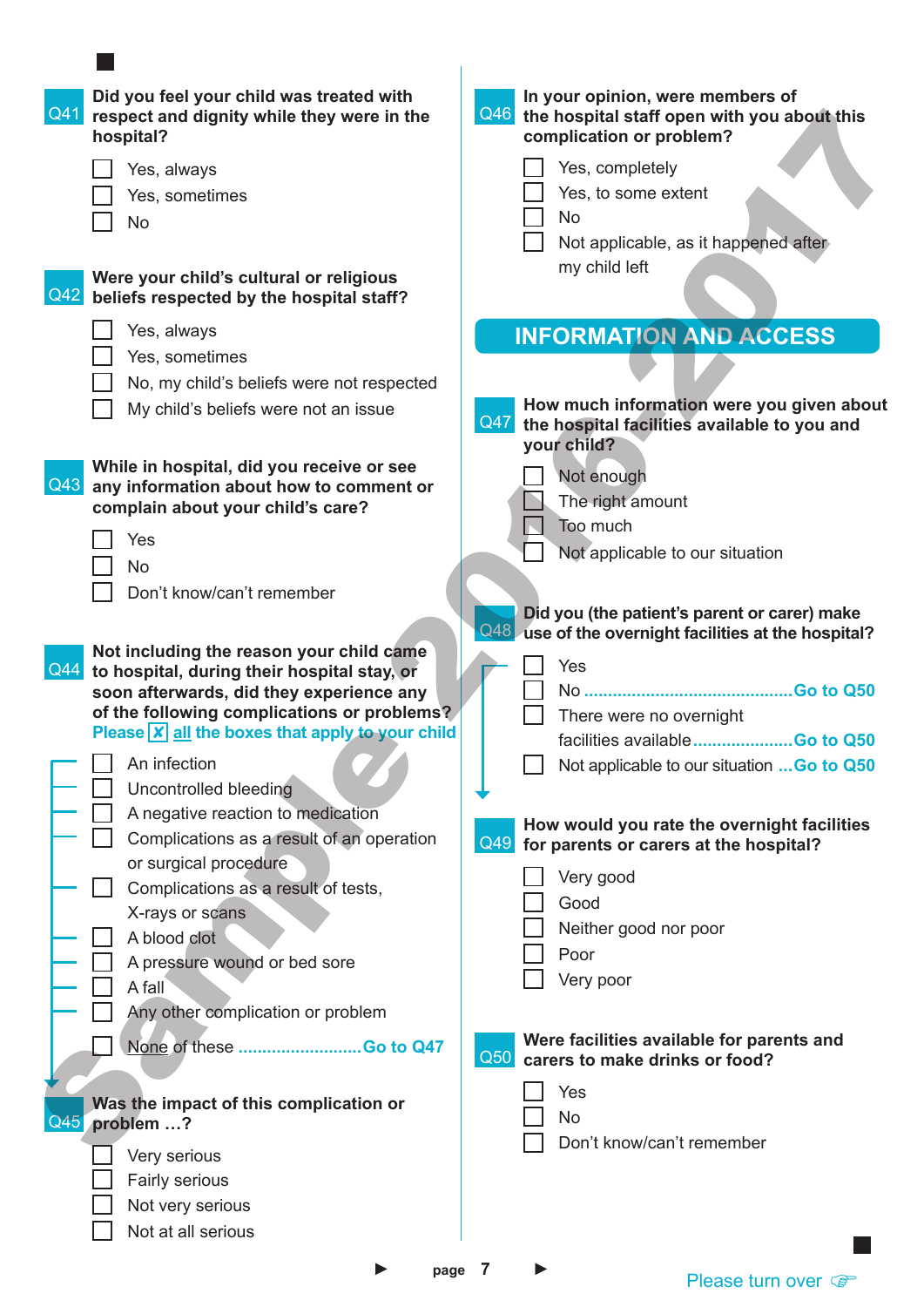| Was there a problem finding parking near<br>Q51<br>the hospital?                                                                                                                                                     | <b>LEAVING HOSPITAL (DISCHARGE)</b>                                                                                                                                                                                                                        |
|----------------------------------------------------------------------------------------------------------------------------------------------------------------------------------------------------------------------|------------------------------------------------------------------------------------------------------------------------------------------------------------------------------------------------------------------------------------------------------------|
| Yes, a big problem<br>Yes, a small problem<br>No problem<br>Not applicable – did not need parking                                                                                                                    | Thinking now about when your child was<br>discharged, that is when they left the hospital to<br>go home or to another facility                                                                                                                             |
| <b>PAIN</b>                                                                                                                                                                                                          | Did you feel involved in decisions about<br>Q57<br>your child's discharge from hospital?                                                                                                                                                                   |
| If your child was in pain, did the doctors and<br>Q52 nurses do everything they could to help with<br>their pain?<br>Yes, definitely<br>Yes, to some extent<br><b>No</b><br>My child was not in pain<br><b>TESTS</b> | Yes, definitely<br>Yes, to some extent<br>No, I did not feel involved<br>I did not want or need to be involved<br>At the time your child was discharged,<br>Q58<br>did you feel that they were well enough<br>to leave the hospital?<br>Yes<br>No          |
| During your child's stay in hospital, did<br>Q53 they have any tests, X-rays or scans?<br>Yes<br>No.<br>Did a health professional discuss the purpose<br>Q54<br>with you and/or your child?                          | Thinking about when your child left<br>Q59<br>hospital, were you given enough<br>information about how to manage<br>their care at home?<br>Yes, completely<br>Yes, to some extent<br>No, I was not given enough<br>I did not need this type of information |
| Yes, always<br>Yes, sometimes<br>No, did not discuss with me and/or my child<br>Don't know/can't remember                                                                                                            | Thinking about when your child left<br>Q60<br>hospital, were adequate arrangements<br>made by the hospital for any services<br>they needed?                                                                                                                |
| Did your child receive test, X-ray or scan<br>$\overline{Q55}$<br>results while they were still in hospital?<br>Yes<br>No<br>Go to Q57                                                                               | Yes, completely<br>Yes, to some extent<br>No, arrangements were not adequate<br>It was not necessary                                                                                                                                                       |
| Did a health professional explain the test,<br><b>Q56</b> X-ray or scan results in a way that you<br>could understand?                                                                                               | Did hospital staff tell you who to contact<br>Q61<br>if you were worried about your child's<br>condition or treatment after they left hospital?<br>Yes                                                                                                     |
| Yes, completely<br>Yes, to some extent<br><b>No</b>                                                                                                                                                                  | <b>No</b><br>Don't know/can't remember                                                                                                                                                                                                                     |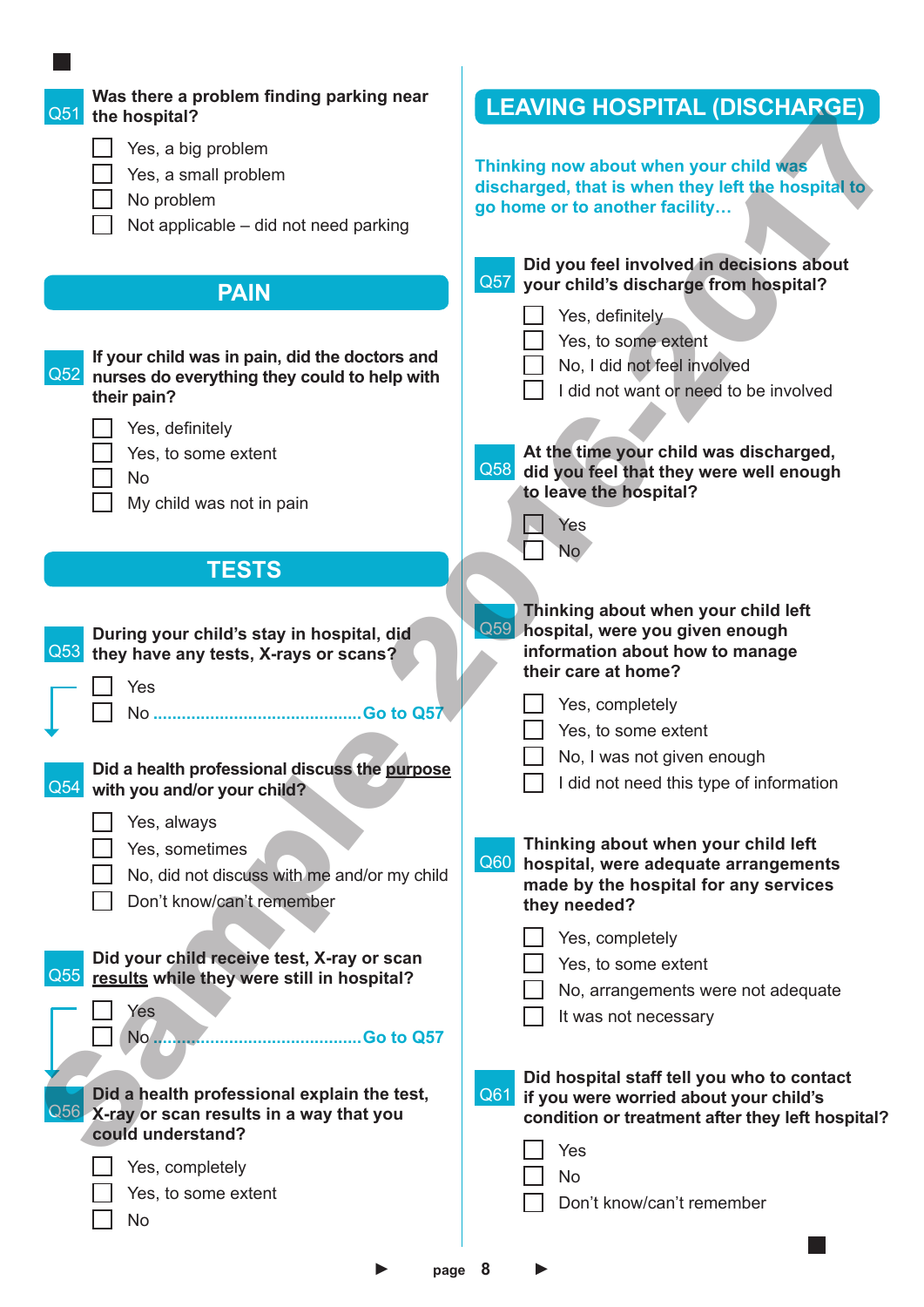| Was your child given or prescribed any<br>Q62<br>new medication to take at home?              | Did a member of staff explain the reason<br>Q68 for the delay?                                          |
|-----------------------------------------------------------------------------------------------|---------------------------------------------------------------------------------------------------------|
| Yes                                                                                           | Yes                                                                                                     |
|                                                                                               | <b>No</b>                                                                                               |
| $\mathbf{I}$<br>Don't know/can't remember  Go to Q65                                          |                                                                                                         |
|                                                                                               | What were the main reasons for the delay?<br>Q69 Please <b>X</b> all the boxes that apply to your child |
| Did a health professional in the hospital<br>Q63<br>explain the purpose of this medication in |                                                                                                         |
| a way you could understand?                                                                   | They had to wait for medicines                                                                          |
|                                                                                               | They had to wait to see the doctor                                                                      |
| Yes, completely                                                                               | They had to wait for an ambulance                                                                       |
| Yes, to some extent                                                                           | or hospital transport                                                                                   |
| $\Box$<br><b>No</b>                                                                           | They had to wait for the letter for the GP                                                              |
|                                                                                               | They were not well enough                                                                               |
| Did a health professional in the hospital                                                     | Some other reason                                                                                       |
| Q <sub>64</sub><br>tell you about medication side effects to<br>watch for?                    | Don't know/can't remember                                                                               |
|                                                                                               |                                                                                                         |
| Yes, completely                                                                               |                                                                                                         |
| Yes, to some extent                                                                           | <b>OVERALL</b>                                                                                          |
| <b>No</b><br>$\blacksquare$                                                                   |                                                                                                         |
|                                                                                               | Overall, how would you rate the care your                                                               |
| Did you receive a copy of a letter from the                                                   | Q70 child received while in hospital?                                                                   |
| Q65<br>hospital doctors to your family doctor (GP)?                                           | Very good                                                                                               |
| Yes                                                                                           | Good                                                                                                    |
| <b>No</b>                                                                                     | Neither good nor poor                                                                                   |
| Don't know/can't remember                                                                     | Poor                                                                                                    |
|                                                                                               | Very poor                                                                                               |
| On the day your child left hospital, was                                                      |                                                                                                         |
| Q66 their discharge delayed?                                                                  |                                                                                                         |
| Yes                                                                                           | How well organised was the care your child<br>Q7<br>received in hospital?                               |
| No                                                                                            | Go to Q70                                                                                               |
|                                                                                               | Very well organised                                                                                     |
|                                                                                               | Fairly well organised                                                                                   |
| How long was the delay?<br>Q67<br>Less than 1 hour<br>$\mathbf{I}$                            | Not well organised                                                                                      |
| At least 1 hour but less than 2 hours                                                         | If asked about your child's hospital                                                                    |
| At least 2 hours but less than 4 hours                                                        | Q72 experience by friends and family how                                                                |
| 4 hours or longer                                                                             | would you respond?                                                                                      |
| П<br>Don't know/can't remember                                                                | I would speak highly of the hospital                                                                    |
|                                                                                               | I would neither speak highly nor be critical                                                            |
|                                                                                               | I would be critical of the hospital                                                                     |
|                                                                                               |                                                                                                         |
|                                                                                               |                                                                                                         |
|                                                                                               |                                                                                                         |

 $\overline{\phantom{a}}$ 

► **page 9** ►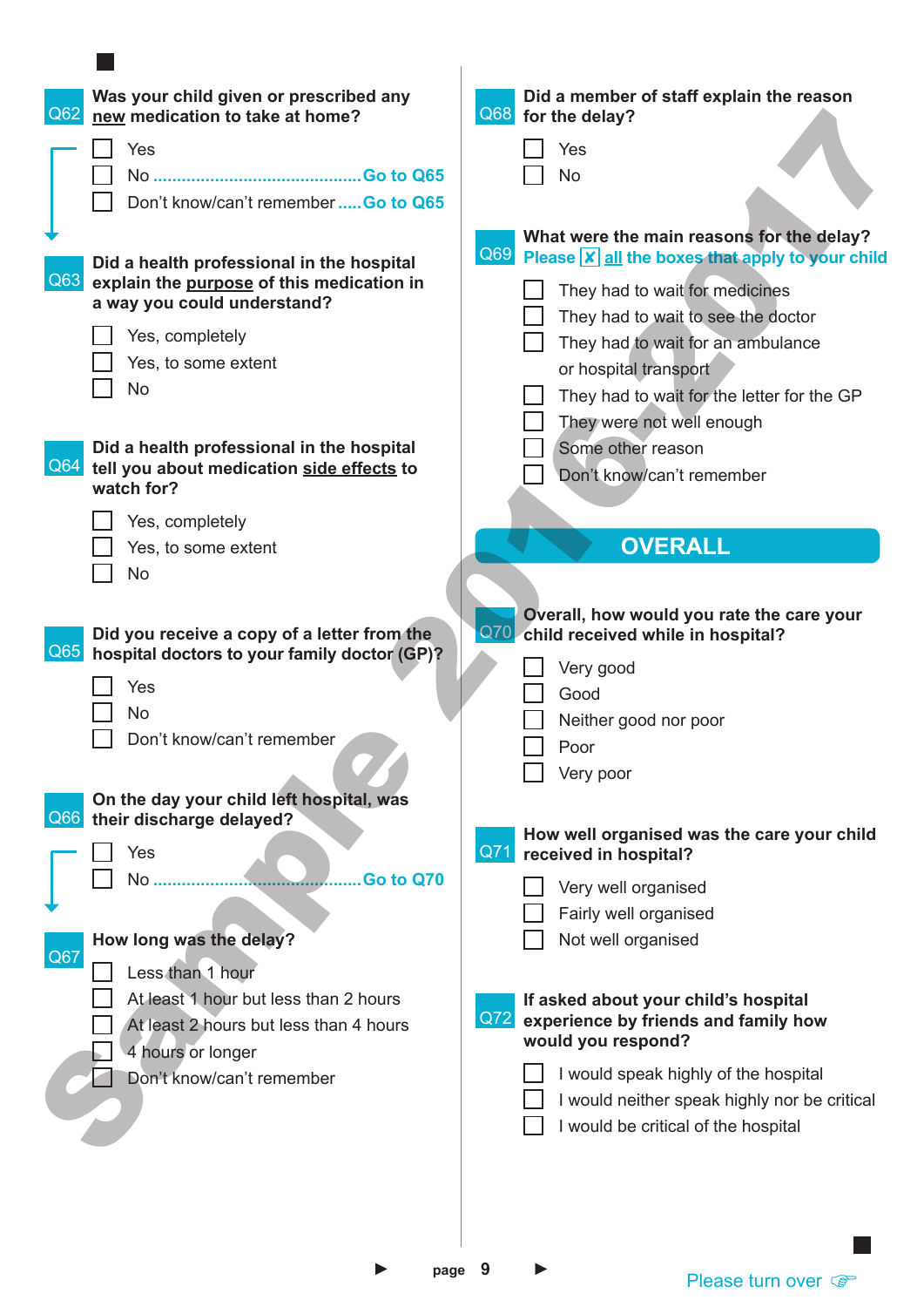| Did you want to make a complaint about<br>Q73<br>something that happened in hospital?<br>No, I did not want to make<br>a complaintGo to Q75<br>Yes, and I did complainGo to Q75<br>Yes, but I did not complain<br>Why didn't you make a complaint?<br>$\vert$ Q74<br>Please $\boxed{\mathsf{x}}$ all the boxes that apply to you | About one month after your child's<br>Q78<br>discharge from hospital, how difficult was<br>it for them to carry out their normal daily<br>activities?<br>Not at all difficult<br>Only a little difficult<br>Somewhat difficult<br>Very difficult<br>Too difficult to do                                                                                  |
|----------------------------------------------------------------------------------------------------------------------------------------------------------------------------------------------------------------------------------------------------------------------------------------------------------------------------------|----------------------------------------------------------------------------------------------------------------------------------------------------------------------------------------------------------------------------------------------------------------------------------------------------------------------------------------------------------|
| I didn't know how to make a complaint<br>I didn't know who to complain to<br>I was worried it might affect my child's<br>future care<br>I didn't think it would be taken seriously<br>It wasn't a serious issue<br>Some other reason                                                                                             | <b>ABOUT YOU</b><br>(THE PARENT OR CARER)<br>What is your gender?<br>Q79<br><b>Male</b><br>Female                                                                                                                                                                                                                                                        |
| <b>OUTCOMES</b>                                                                                                                                                                                                                                                                                                                  | What is the highest level of education you<br>Q80<br>(the parent/carer) have completed?                                                                                                                                                                                                                                                                  |
| Did the care and treatment received in<br> Q75 <br>hospital help your child?<br>Yes, definitely<br>Yes, to some extent<br>No, not at all<br>Is the problem your child went to hospital<br>Q76<br>for?<br>Much better<br>A little better<br>About the same<br>A little worse<br>Much worse                                        | Still at secondary school<br>Less than Year 12 or equivalent<br>Completed Year 12 or equivalent<br>Trade or technical certificate or diploma<br>University degree<br>Post graduate/higher degree<br>Which language do you (the parent/carer)<br>Q81<br>mainly speak at home?<br>A language other than English<br><b>Please write in</b><br>the language: |
| In the week before your child's hospital<br><b>Q77</b><br>stay, how difficult was it for them to carry<br>out their normal daily activities (e.g.<br>physical activity, play, going to school or<br>day-care)?<br>Not at all difficult<br>Only a little difficult<br>Somewhat difficult<br>Very difficult<br>Too difficult to do | Was an interpreter provided when you (the<br>Q82<br>parent/carer) or your child needed one?<br>Yes, always<br>Yes, sometimes<br>No, an interpreter was needed<br>but not provided<br>No, an interpreter was not needed                                                                                                                                   |
| page                                                                                                                                                                                                                                                                                                                             | 10                                                                                                                                                                                                                                                                                                                                                       |

 $\overline{\phantom{a}}$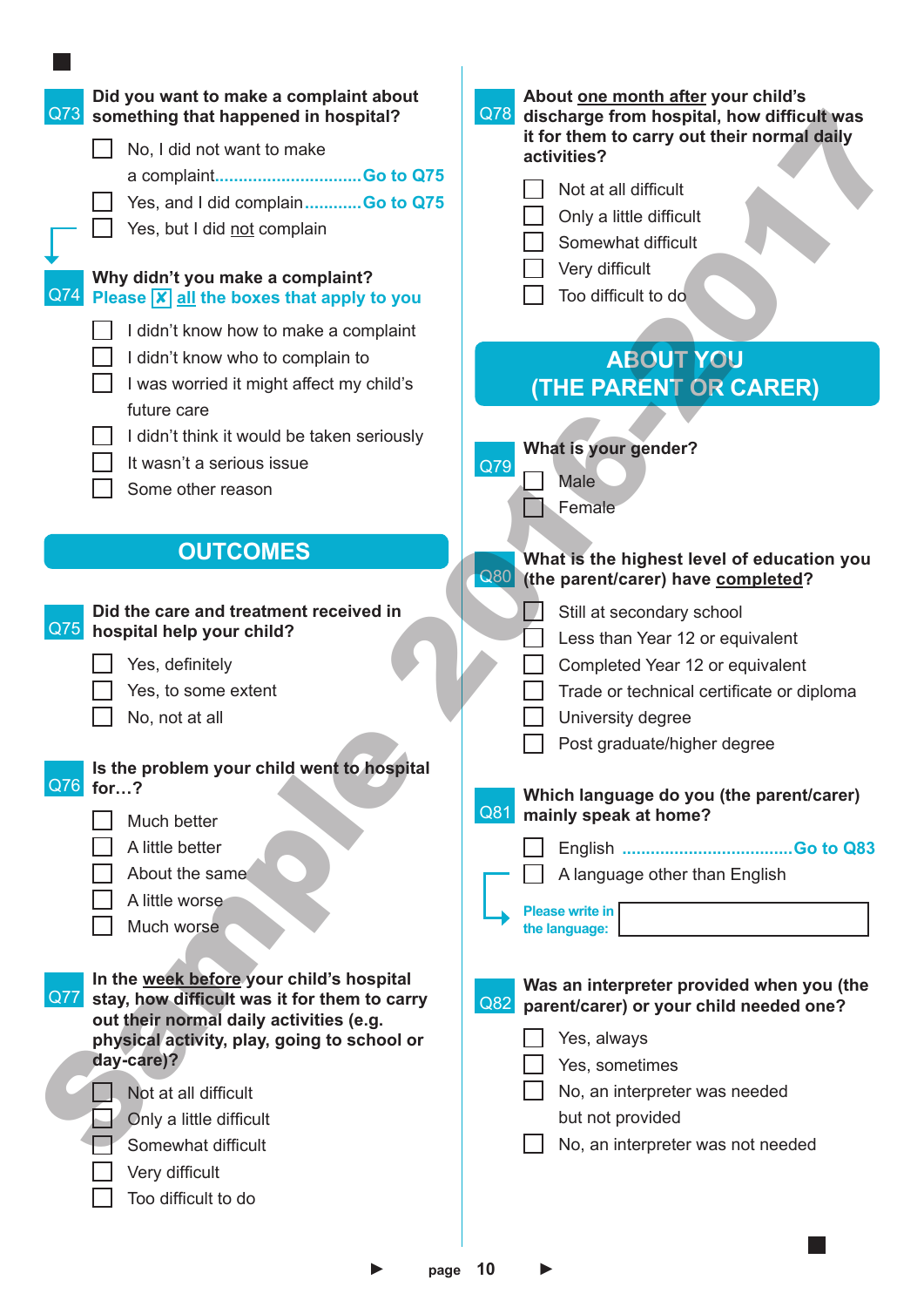# **ABOUT YOUR CHILD**

| ADVUT TUUN VIIILD                                                                                                                                                                                                                                                                                                           | Q88                                                                                                                                                                                                                                                                                                                                                                                                                       |
|-----------------------------------------------------------------------------------------------------------------------------------------------------------------------------------------------------------------------------------------------------------------------------------------------------------------------------|---------------------------------------------------------------------------------------------------------------------------------------------------------------------------------------------------------------------------------------------------------------------------------------------------------------------------------------------------------------------------------------------------------------------------|
| What year was your child born?<br>Q83<br>WRITE IN (YYYY)<br>What is your child's gender?<br>Q84<br>Male<br>Female                                                                                                                                                                                                           | The parent or carer of the child<br>The child with help from a parent or carer<br>The child<br>The Bureau of Health Information would<br>Q89<br>like your permission to link your survey<br>answers to other information from<br>health records relating to your child<br>which are maintained by various NSW<br>and Commonwealth agencies (including                                                                     |
| Which, if any, of the following long-standing<br>Q85<br>conditions does your child have?<br>Please $\boxed{\mathsf{x}}$ all the boxes that apply to your child<br>Deafness or severe hearing impairment<br>Blindness or severe vision impairment<br>A long-standing illness (e.g. cancer,<br>diabetes, respiratory disease) | your child's hospitalisations, medical<br>visits, ambulance transportation,<br>medication or health registry information).<br>Linking to your child's health care<br>information for the two years before and<br>after their visit will allow us to better<br>understand how different aspects of the<br>care provided by health facilities are<br>related to the health and use of health<br>services of their patients. |
| A long-standing physical condition<br>A learning disability<br>A mental health condition (e.g. depression,<br>eating disorder)<br>A neurological condition (e.g. ADHD)<br>None of these                                                                                                                                     | Your child's information will be treated<br>in the strictest confidence. We will receive<br>the linked information after your child's<br>name and address have been removed.<br>We will not report any results which may<br>identify you or your child as an individual<br>and your responses will not be accessible<br>to the people who looked after your child.                                                        |
| In general, how would you rate your child's<br>Q86<br>health?<br>Excellent<br>Very good<br>Good                                                                                                                                                                                                                             | Do you give permission for the Bureau<br>of Health Information to link answers from<br>this survey to health records related to<br>your child?<br>Yes<br><b>No</b>                                                                                                                                                                                                                                                        |
| Fair<br>Poor<br>Is your child of Aboriginal origin, Torres<br>Q87<br>Strait Islander origin, or both?<br>Yes, Aboriginal<br>Yes, Torres Strait Islander<br>Yes, both Aboriginal and Torres Strait<br><b>Islander</b><br><b>No</b>                                                                                           | Please go to the next page<br><b>PER</b><br>to complete the final two questions                                                                                                                                                                                                                                                                                                                                           |

## **Who completed this survey?**

Q88

- The parent or carer of the child
- The child with help from a parent or carer

| Yes |
|-----|
| N٥  |